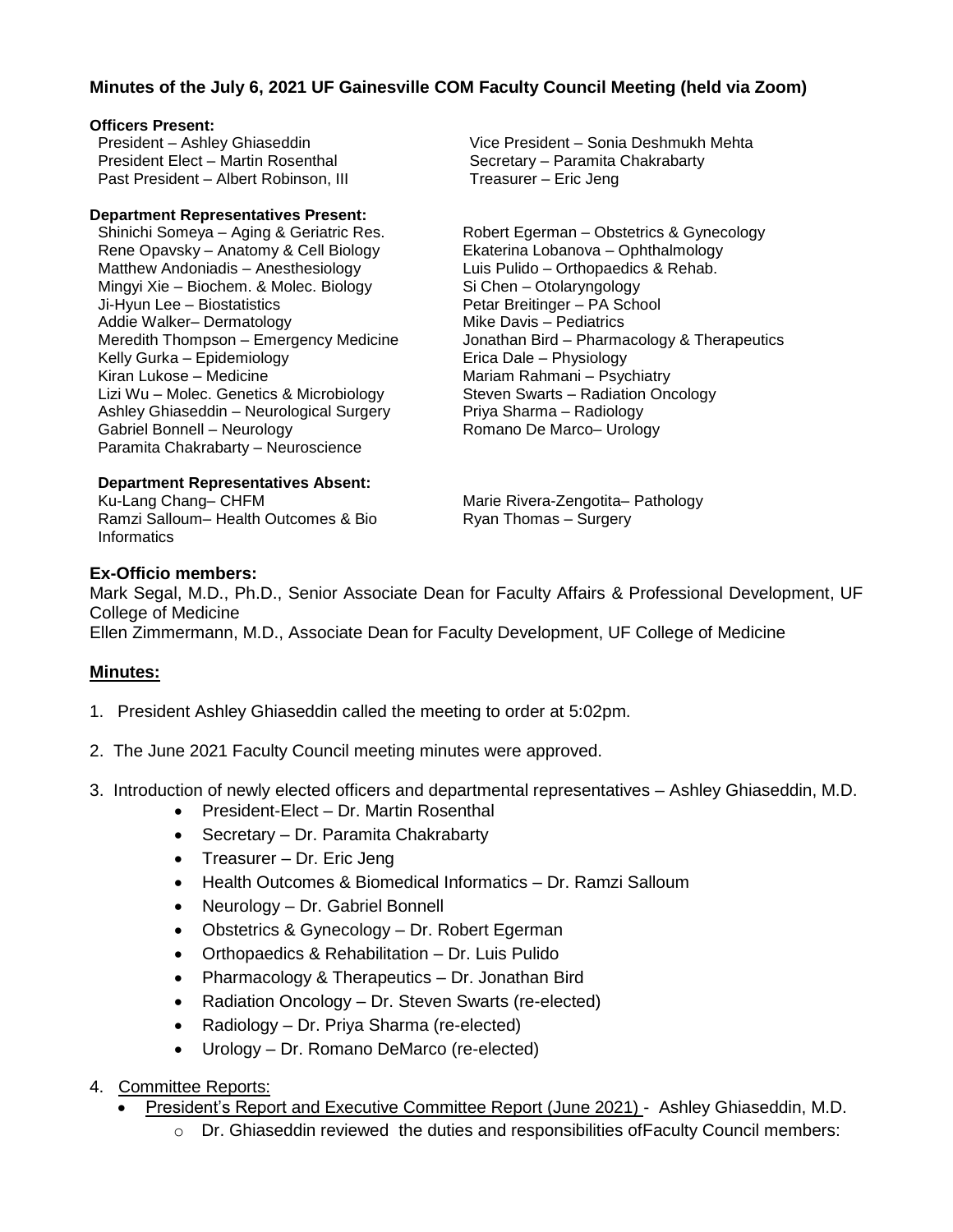- Each COM department elects one faculty member to serve staggered 3-year terms.
- **EXECULTE:** Faculty Council meetings are held at least once monthly during the regular academic year. All meetings are announced and are open to anyone wishing to attend.
- Only Faculty Council members may make motions and cast votes. A majority of elected members shall constitute a quorum.
- Members should make every effort to attend the general body meetings. If unable to attend, members should arrange for a proxy representative to attend in their place.
- $\circ$  The search for a new COM Senior Associate Dean for Research is ongoing. There are currently 9 candidates, 3 of which will be invited to campus soon for in-person interviews.
- $\circ$  As per updates from Dr. Sugrue in the Executive Committee meeting, the Data Science/Artificial Intelligence (AI) initiative has actively started faculty searches and search interviews. Several faculty have been recruited for the new AI positions and interviews have begun. There are plans to build a new research building next to the Cancer & Genetics Research Complex on Mowry Road.
- $\circ$  There are ongoing discussions regarding research faculty compliance and regulatory issues. Research faculty are encouraged to communicate to their Chair about any lab issues they may be having, which will then be addressed by college leadership.
- $\circ$  The next COM Research Day will be held in January or February of 2022.
- $\circ$  Active COM searches include Biochemistry & Molecular Biology Chair, Community Health & Family Medicine Chair, and Senior Associate Dean for Research. The following departments currently have Interim Chairs: Aging & Geriatric Research, Anatomy & Cell Biology, Pediatrics, Psychiatry and Emergency Medicine. The search for the Chair of Pediatrics will begin soon.
- $\circ$  The 2021 annual Chair Evaluation survey, administered by Linkage, will be accessible for eligible faculty from June 28, 2021 through July 16, 2021. Dean Koch plans to administer an in-house evaluation in 2022, followed by 360-degree evaluations every 3-5 years that will be focused annual reviews specifically evaluating the leadership qualities faculty prefer in their Chair. Faculty Council representatives are encouraged to solicit feedback from their faculty on what questions to include in the evaluations. The in-house evaluation could be piloted for one year and would consist of 10-20 questions on the following topics: mentorship/sponsorship, professional development, leadership, education, research, and the clinical enterprise. A Project Manager from the Dean's Office will likely assist with this. Annual evaluations of Division Chiefs in the larger departments was also suggested.
- Curriculum Committee Report (June 2021) Meredith Thompson, M.D.
	- $\circ$  Dr. Joseph Fantone gave a presentation on the LCME and overview of the UF COM educational programs.
	- $\circ$  Suggestions were made for establishing a task force overseeing curriculum optimization and best practices for assessment for medical students.
- Research Task Force (June 2021) Paramita Chakrabarty, Ph.D.
	- $\circ$  Dr. Chakrabarty will be stepping down as Chair of the Research Task Force (RTF),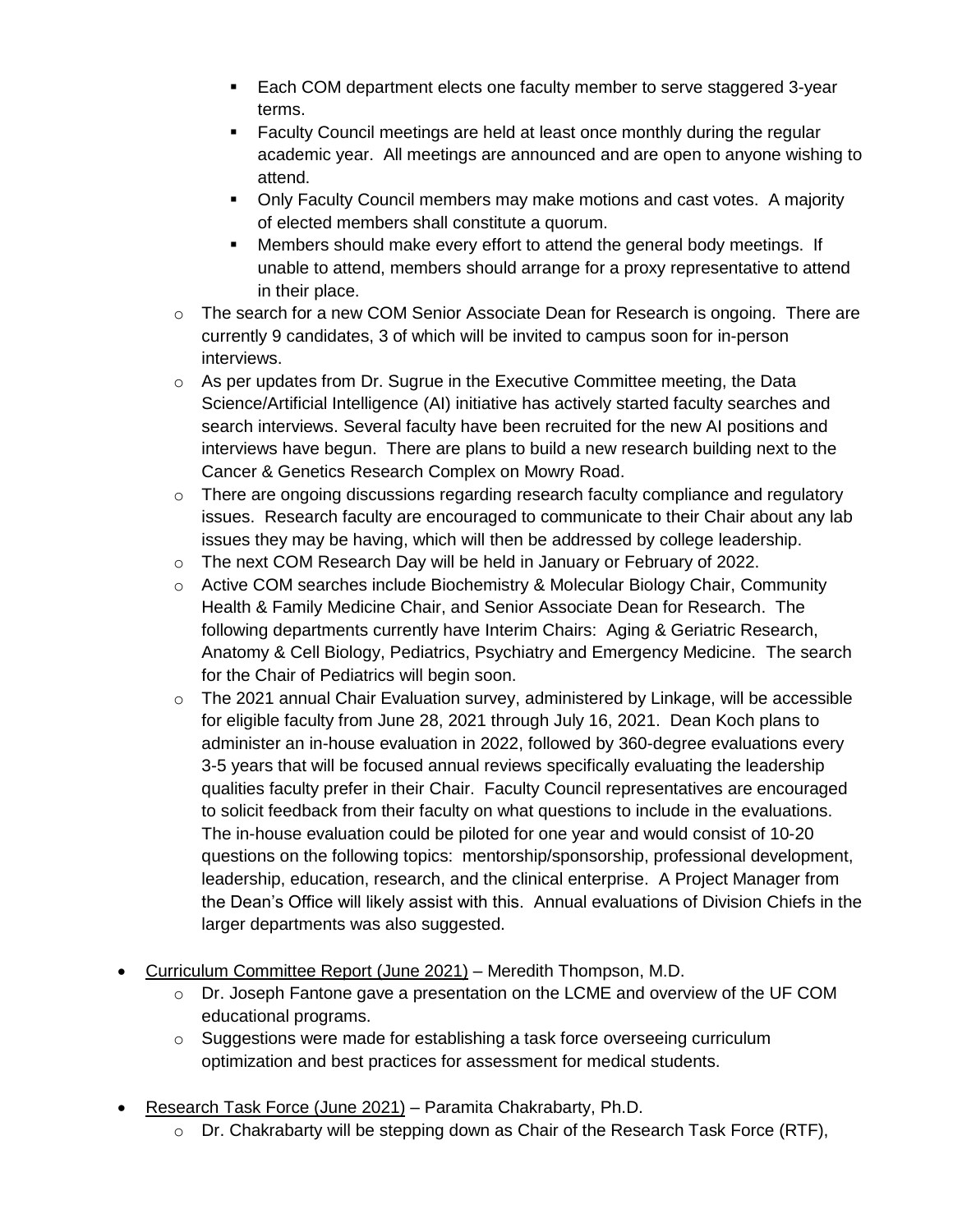therefore a new Chair is needed. Those interested in joining the RTF or becoming Chair of the committee can contact Dr. Chakrabarty at: [pchakrabarty@ufl.edu.](mailto:pchakrabarty@ufl.edu)

- o Plans for a Fall Research Day were discussed, as the annual COM Celebration of Research was not held this year.
- $\circ$  Dr. Cathy Lebo gave a presentation on the UF Discovery Suite, a resource that helps connect research collaborators.
- $\circ$  Dr. Chakrabarty thanked the Office of Research Affairs and the Office of Faculty Affairs & Professional Development for their support of the Bolster Bucks' initiative. Bolster Bucks funding provides the opportunity for faculty to receive immediately needed support (up to \$1500) for research or academic productivity enhancement purposes. The recent cycle prioritized research-related COVID-specific expenses.
- Wellness Task Force/Advisory Committee Ashley Ghiaseddin, M.D.
	- $\circ$  This committee, formed in February of 2021, will provide recommendations to the Faculty Council on matters that encourage and improve the quality of life for COM faculty. Those interested in volunteering on this committee can email Dr. Ghiaseddin [\(Ashley.Ghiaseddin@neurosurgery.ufl.edu\)](mailto:Ashley.Ghiaseddin@neurosurgery.ufl.edu) or Melissa Liverman [\(liverman@ufl.edu\)](mailto:liverman@ufl.edu).
- GatorCare Committee Ashley Ghiaseddin, M.D.
	- $\circ$  GatorCare Benefits work group for clinical faculty will be initiated under COM by Dr. Jill Sumfest, President and Medical Director of GatorCare. More information to come.
- 5. Old Business:
	- In October of 2020, the Faculty Council voted on and approved the recommendation to gather information regarding Press Ganey scores for patient satisfaction measurement services and the cost effectiveness agreement and validity data. Dr. Marvin Dewar, Senior Associate Dean and CEO of UF Health Physicians, will discuss this at the upcoming Faculty Council meeting on August 3, 2021.
	- In April of 2021, the Faculty Council discussed whether or not to appoint administrators from UF Health as Ex-Officio members on the Council. This will be voted on at the upcoming meeting on August 3, 2021.
	- Wellness Task Force discussed several projects for the upcoming year including wellness survey. Specific details to follow.
- 6. New Business:
	- Dr. Ghiaseddin asked for input from the Faculty Council regarding resuming in-person meetings beginning in August. Please contact Dr. Ghiaseddin [\(Ashley.Ghiaseddin@neurosurgery.ufl.edu\)](mailto:Ashley.Ghiaseddin@neurosurgery.ufl.edu) or Melissa Liverman [\(liverman@ufl.edu\)](mailto:liverman@ufl.edu) to indicate whether you prefer meetings to occur in-person, via Zoom or a combination of both.
	- Open Access publication support is available through the UF George A. Smathers Library.
	- The current UF COM Ombudsman, Dr. Keith Stone, is retiring in September of 2021. Dr. Ghiaseddin and Dr. Robinson plan to meet with Dr. Stone and Dr. Mark Segal to discuss the path forward. Additional information is forthcoming.

President Ashley Ghiaseddin adjourned the meeting at 6:08pm. --------------------------------------------------------------------------------------------------------------------------------------

# **Announcements:**